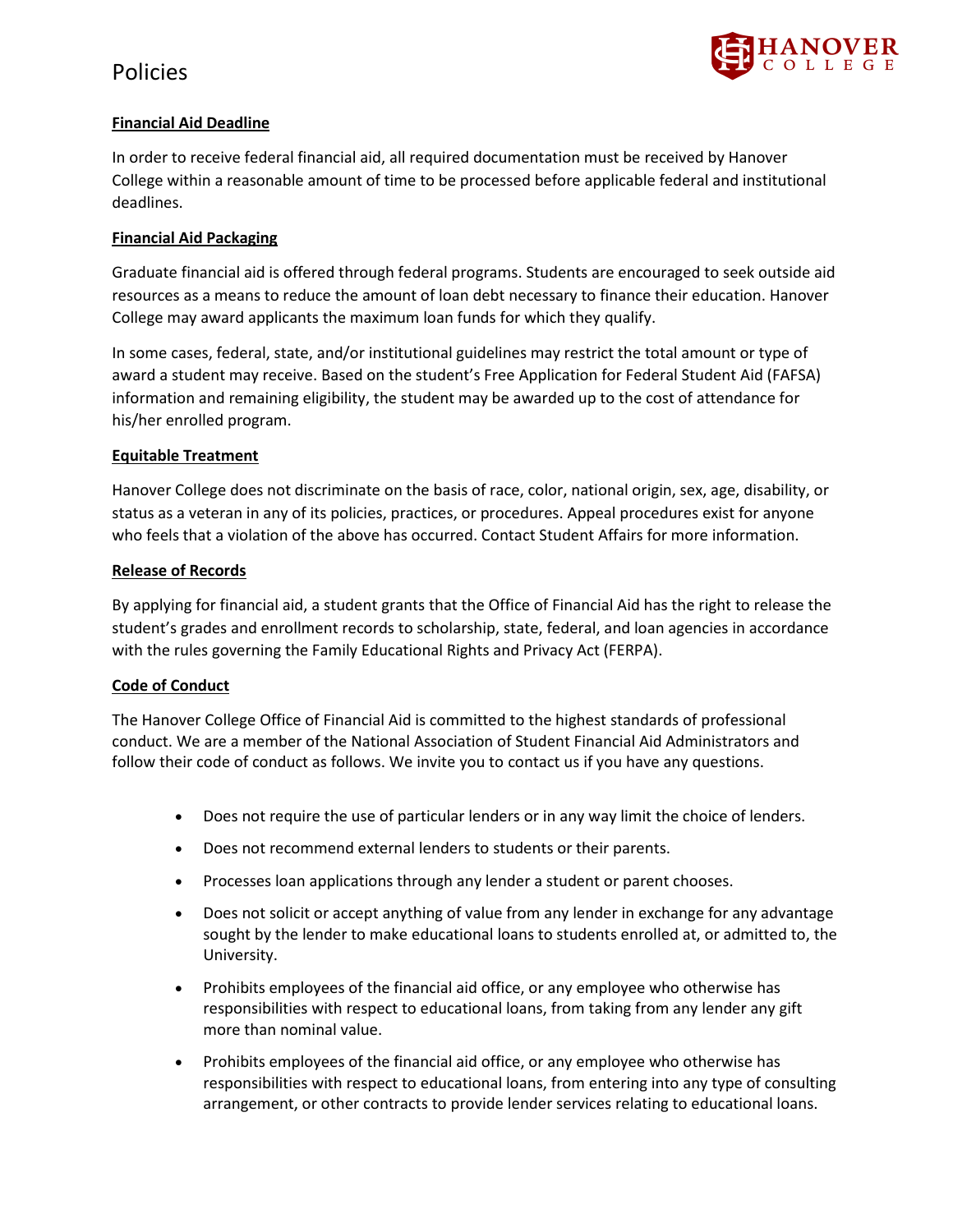- Prohibits external lenders' employees, representatives, or agents from providing staffing services to the financial aid office.
- Prohibits external lenders' employees, representatives, or agents from identifying themselves to students of the institution or their parents as employees, representatives, or agents of the financial aid office.
- Does not assign for any borrower, through award packaging or other methods, a loan to a particular lender, and does not refuse to certify or delay certification of any loan based on the borrower's selection of a particular lender.

## **Enrollment Status for Financial Assistance Purposes**

Eligibility for Federal Title IV aid is calculated on a semester basis. For financial aid purposes, full-time enrollment for Fall, Spring, or Summer Term, in the DPT program, is **6 Credit Hours**. Half-time is **3 Credit Hours** (at least half-time is required for Federal loan programs).

## **Reporting Resources and Over-Awards**

Students are required to report all resources known or anticipated to be available to them during the period for which they are seeking financial aid. These resources include, but are not limited to: veterans' benefits, scholarships, grants, fellowships, stipends, employer reimbursement, and any other outside sources of aid.

Failure to report resources can result in a miscalculation of financial aid eligibility and the eventual revoking of a portion of or all awarded funds. Additional resources that become available after the student's initial report of outside aid must also be reported.

As required, students must inform the Office of Financial Aid of any outside aid awards or changes in their class load. This will save the frustration and inconvenience that may result from an over-award.

A student's budget, as determined by Hanover College using federal calculations, could reduce the total aid package. All institutional aid is subject to coordination with federal, state, and all other aid sources. Availability of all aid is subject to federal, state, institutional, and private funding.

Knowingly withholding or concealing information about outside aid resources may constitute fraud, as a student could receive aid to which he or she is not entitled.

An over-award occurs when a student's financial aid package exceeds his or her need. The Office of Financial Aid is required to reduce aid packages because of over-awards. In many cases, the over-award could have been prevented through the timely reporting of additional resources to the Office of Financial Aid.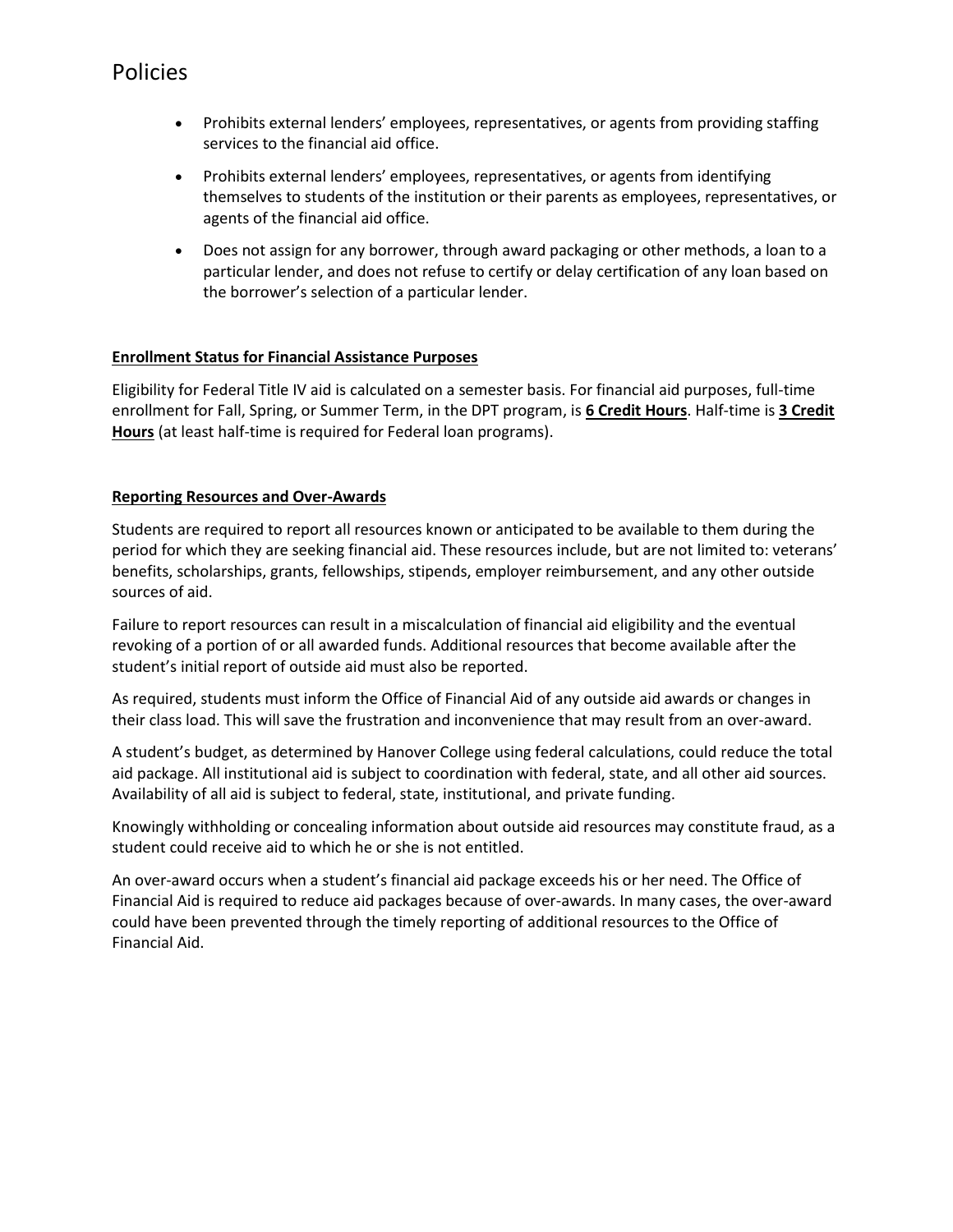## **Satisfactory Academic Progress (SAP)**

Students who wish to receive federal financial aid must be in good academic standing and make satisfactory academic progress toward a degree program in addition to meeting other eligibility criteria.

### Standards of Academic Progress

As per federal regulations, Hanover College requires standards of academic progress be achieved in order to maintain financial-aid eligibility. There are three academic requirements for receiving financial aid. Failure to maintain all standards listed may result in loss of aid. The policy on Satisfactory Academic Progress and the process for appealing financial aid probation or disqualification can be found at [www.hanover.edu/docs/financial\\_aid\\_sap.pdf.](http://www.hanover.edu/docs/financial_aid_sap.pdf)

## 1. Grade Point Average

Students are required to maintain a GPA of a 3.00 and good academic standing as determined by the Registrar's Office and by the academic department. Students failing to meet these standards should review the policies on academic probation, academic dismissal, and appeal of dismissal.

## 2. Incremental Progress Requirement

Students must complete 67 percent of the credit hours attempted in an academic year. Students failing to meet this requirement due to extenuating circumstances should contact the Office of Financial Aid.

### 3. Time Frame Requirement

The DPT program is 127 credit hours and students will be limited to taking 150 percent of the total credit hours required for the program. Students are expected to complete the DPT degree in 2 years. However, individual circumstances may vary. The DPT Faculty will review student time frames for completion on a case-by-case basis.

## **Federal Return to Title IV (R2T4) Policy**

Hanover College is required by federal regulations to use a prescribed formula to calculate the unearned portion of the financial aid received and return it to the Title IV programs. For more information, please contact the Office of Financial Aid.

### **Financial Impact of Withdrawal**

At Hanover College, when a change occurs in a student's enrollment status, the Office of Financial Aid is required to calculate the amount of loan that must be refunded to the sources of federal government. A brief summary of each policy is listed below.

Federal Title IV aid (Direct Loans) is based on 16-week semesters and is prorated based on the percentage of the semester a student has attended up to 60 percent. No Federal Title IV refunds are calculated beyond the 60 percent point of the semester.